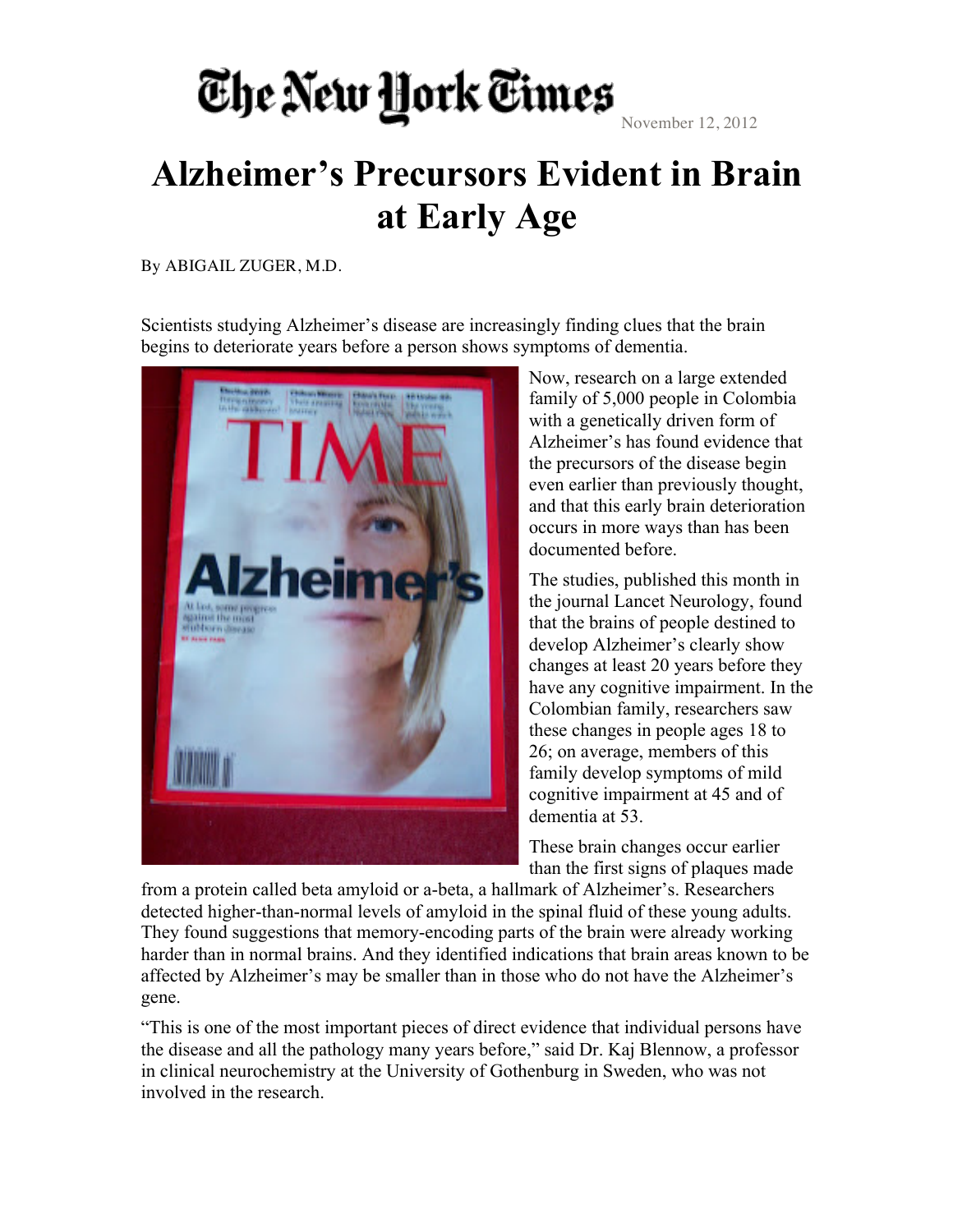## The New Hork Times

November 12, 2012

Dr. Nick Fox, a neurologist at University College London, who was also not part of the research, said the findings suggested that "some of the things that we thought were more downstream may not be quite so downstream; they may be happening earlier."

That, in turn, said Dr. Fox, who wrote a commentary about the findings in Lancet Neurology, could have implications for when and how to treat people, because "there may be targets to attack, whether it's high levels of a-beta or whatever, when people are still functioning very well."

The Colombian family suffers from a rare form of Alzheimer's that is caused by a genetic mutation; it strikes about a third of its members in midlife. Because the family is so large and researchers can identify who will get the disease, studying the family provides an unusual opportunity to learn about Alzheimer's causes and pathology.

Researchers, led by Dr. Eric Reiman of the Banner Alzheimer's Institute in Phoenix, and in Colombia by Dr. Francisco Lopera, a neurologist at the University of Antioquia, recently received a grant from the National Institutes of Health to conduct a clinical trial to test a drug on family members before they develop symptoms, to see if early brain changes can be halted or slowed.

The studies in Lancet Neurology used several tests, including spinal taps, brain imaging and functional M.R.I.

"The prevailing theory has been that development of Alzheimer's disease begins with the progressive accumulation of amyloid in the brain," Dr. Reiman said. "This study suggests there are changes that are occurring before amyloid deposition."

One possibility is that brain areas are already impaired. Another possibility, experts said, is that these brain differences may go back to the young developing brain.

"It is a genetic disease, and it's not hard to imagine that your gene results in some differences in the way your brain is formed," said Dr. Adam Fleisher, director of brain imaging at the Banner Institute and an author of the studies.

In one of the Lancet Neurology studies, researchers examined 44 relatives between ages 18 to 26. Twenty had the mutation that causes Alzheimer's. The cerebrospinal fluid of those with the mutation contained more amyloid than that of relatives without it. This was striking because researchers know that when people develop amyloid plaques whether they have early-onset or late-onset Alzheimer's — amyloid levels in their spinal fluid are lower than normal. That is believed to be because the fluid form of amyloid gets absorbed into the plaque form, Dr. Reiman said.

So, the high level of amyloid fluid in the Colombian family supports a hypothesis about a difference between the beginning phases of genetic early-onset Alzheimer's and the more common late-onset Alzheimer's. The difference may be that early-onset Alzheimer's involves an overproduction of amyloid, while late onset involves a problem clearing amyloid from the brain.

In another result, when the subjects performed a task matching names with faces, those with the mutation had greater activity in the hippocampus and parahippocampus, areas involved in memory. Dr. Reiman suggested this could mean that the pre-Alzheimer's